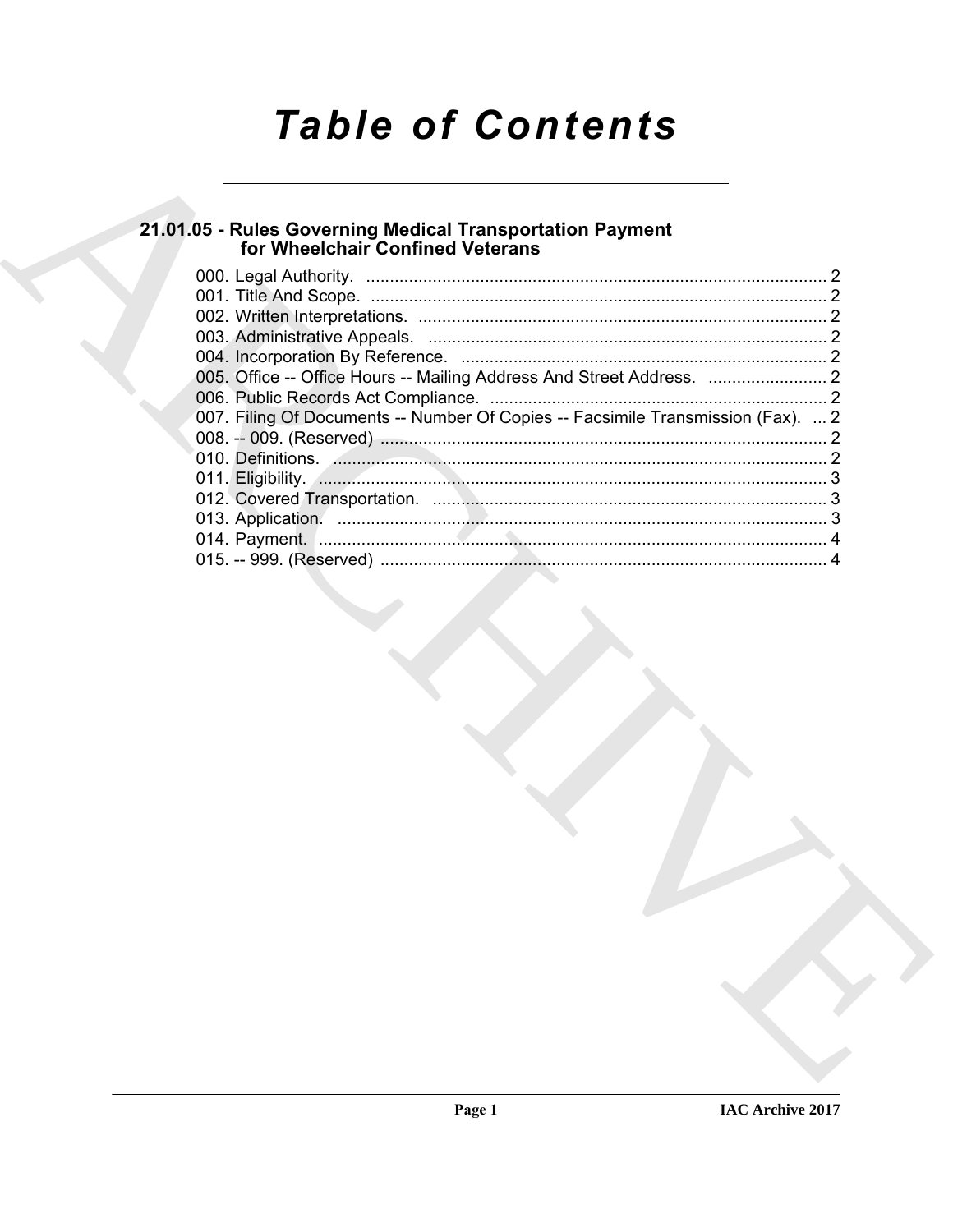#### **IDAPA 21 TITLE 01 CHAPTER 05**

#### **21.01.05 - RULES GOVERNING MEDICAL TRANSPORTATION PAYMENT FOR WHEELCHAIR CONFINED VETERANS**

#### <span id="page-1-1"></span><span id="page-1-0"></span>**000. LEGAL AUTHORITY.**

The Idaho Legislature has given the Administrator of the Division of Veterans Services the authority to promulgate rules governing the standards pertaining to extending relief to wheelchair confined veterans pursuant to Sections 65-<br>202 and 65-208. Idaho Code. (5-3-03) 202 and 65-208, Idaho Code.

#### <span id="page-1-2"></span>**001. TITLE AND SCOPE.**

**01.** Title. These rules shall be cited as IDAPA 21.01.05, "Rules Governing Medical Transportation for Wheelchair Confined Veterans." (5-3-03) Payment for Wheelchair Confined Veterans."

**02.** Scope. These rules contain the provisions for accepting, evaluating, granting, and denying requests cal transportation voucher payment. (5-3-03) for medical transportation voucher payment.

#### <span id="page-1-3"></span>**002. WRITTEN INTERPRETATIONS.**

There are no written interpretations that pertain to the interpretation of the rules of this chapter. (5-3-03)

#### <span id="page-1-4"></span>**003. ADMINISTRATIVE APPEALS.**

| Contested case appeals shall be governed by the provisions of IDAPA 05.11.01, "Idaho Rules of Administrative |            |
|--------------------------------------------------------------------------------------------------------------|------------|
| Procedures of the Attorney General."                                                                         | $(5-3-03)$ |

#### <span id="page-1-5"></span>**004. INCORPORATION BY REFERENCE.**

No documents have been incorporated by reference into these rules. (5-3-03)

#### <span id="page-1-6"></span>005. OFFICE -- OFFICE HOURS -- MAILING ADDRESS AND STREET ADDRESS.

**01. Address**. The mailing address and the street address of the office of the Division of Veterans is 351 Collins Road, Boise, Idaho 83702. (5-3-03) Services is 351 Collins Road, Boise, Idaho 83702.

|           | <b>Office Hours</b> . The office is open from 8 a.m. to 5 p.m., except Saturday, Sunday, and legal |  |  |  |  |            |
|-----------|----------------------------------------------------------------------------------------------------|--|--|--|--|------------|
| holidavs. |                                                                                                    |  |  |  |  | $(5-3-03)$ |

**03. Telephone**. The telephone number of the Division is (208) 780-1300. (5-3-03)

**04. FAX**. The Division's facsimile number is (208) 780-1301. (5-3-03)

#### <span id="page-1-7"></span>**006. PUBLIC RECORDS ACT COMPLIANCE.**

The records associated with this chapter are subject to the provisions of the Idaho Public Records Act, Title 74, Chapter 1, Idaho Code. (5-3-03) Chapter 1, Idaho Code.

#### <span id="page-1-8"></span>**007. FILING OF DOCUMENTS -- NUMBER OF COPIES -- FACSIMILE TRANSMISSION (FAX).**

**21.61.05 - RULES GOVERNIENT CARRIER COMPARENT CONFIDENTIATION PAYMENT<br>
ARCHIVEST FOR WHEELCHARCON HERO VERICAN SOVENED VERSION PAYMENT<br>
ARCHIVEST TO THE AARCHIVEST COMPARENT CONFIDENCIAL CONFIDENCIAL SURVEY IS USED TO TH** Documents in contested cases shall be filed with the Administrator. Unless the Administrator specifically requests additional copies, parties may file one (1) copy of any document with the Administrator. Documents, not exceeding ten (10) pages in length and documents requiring urgent or immediate action by the Administrator, may be filed with the Administrator by facsimile transmission ( $\overline{FAX}$ ). Whenever a document is filed by FAX, originals must be delivered to the Administrator by overnight mail or by hand delivery on the next business day. (5-3-03) delivered to the Administrator by overnight mail or by hand delivery on the next business day.

#### <span id="page-1-9"></span>**008. -- 009. (RESERVED)**

#### <span id="page-1-10"></span>**010. DEFINITIONS.**

<span id="page-1-12"></span><span id="page-1-11"></span>**01. Bona Fide Resident**. A person who maintains a principal or primary home or place of abode in the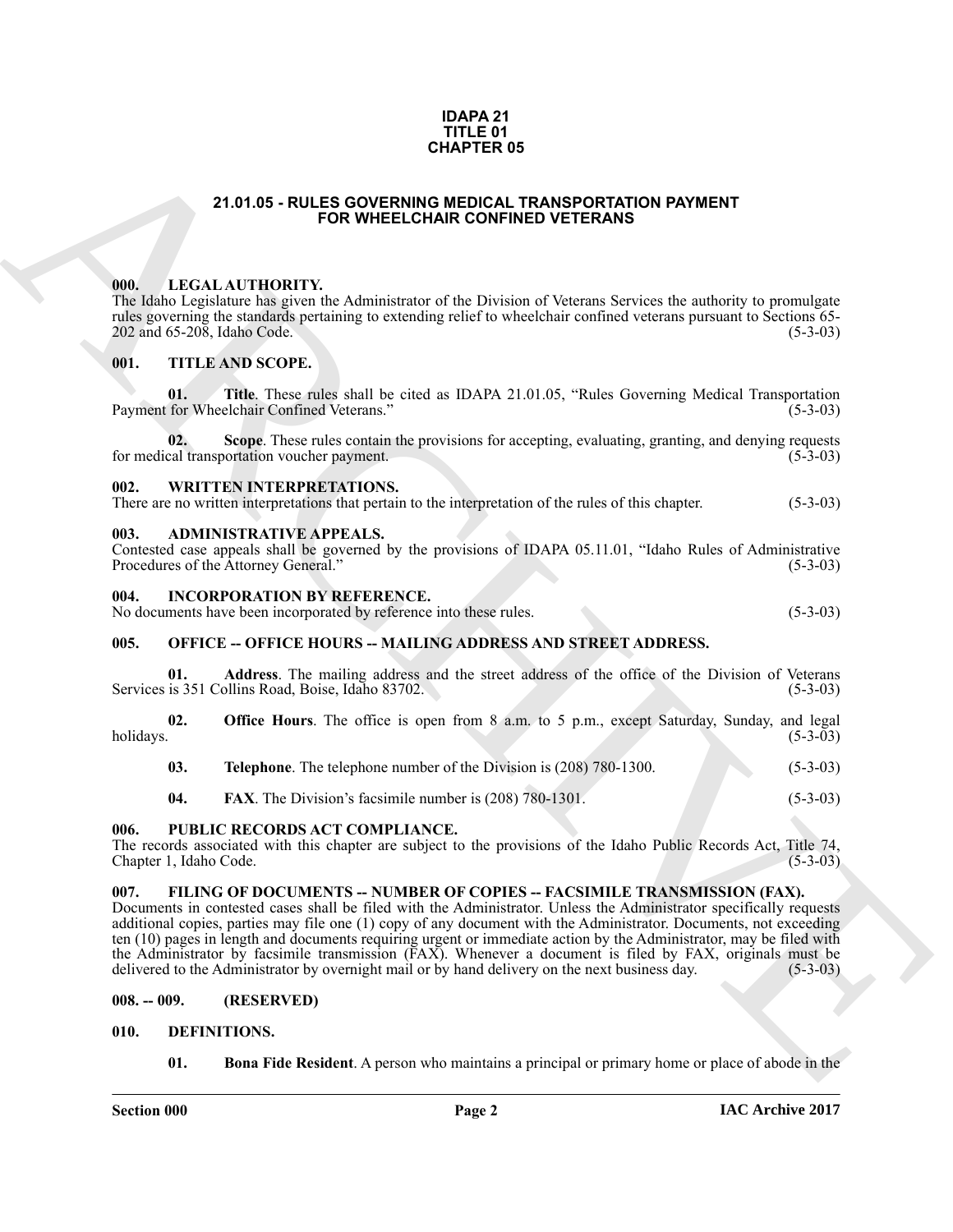#### *IDAHO ADMINISTRATIVE CODE IDAPA 21.01.05 - Rules Governing Medical Transportation Division of Veterans Services Payment for Wheelchair Confined Veterans*

state of Idaho coupled with the present intent to remain at that home or abode and return to it after any period of absence. Bona fide resident status is determined as of the date of application for transportation voucher payment.  $(5-3-03)$ 

<span id="page-2-6"></span>**02. Commercial Carrier**. A for profit or not-for-profit ground transportation provider that operates a motor vehicle accommodating wheelchairs. A commercial carrier shall not include an ambulance service or an operator of a private or personal vehicle.  $(3-30-07)$ operator of a private or personal vehicle.

**03. Covered Transportation**. Transportation meeting the requirements of Subsection 012 of these  $r_{\text{rules}}$  (5-3-03)

- <span id="page-2-8"></span><span id="page-2-7"></span>**04. Division**. The Idaho Division of Veterans Services. (5-3-03)
- <span id="page-2-10"></span><span id="page-2-9"></span>**05. Eligible Veteran**. An individual meeting the requirements of Subsection 011 of these rules.

 $(5-3-03)$ 

Division of Victimary Services in the spanner of Wickelson Control in the spanner of the spanner of Victoria Control in the spanner of Victoria Control in the spanner of the spanner of the spanner of the spanner of the sp **06. Medical Appointment**. A regularly scheduled medical appointment with individuals licensed, registered or certified by national certification standards in their respective discipline, or otherwise qualified within the state in which the service is provided. A medical appointment does not include treatment for a medical condition, the onset of which is sudden, that manifests itself by symptoms of sufficient severity, including severe pain, that a prudent layperson, who possesses an average knowledge of health and medicine, could reasonably expect the absence of immediate medical attention to result in placing the person's health in serious jeopardy, or in causing serious impairments of bodily function or serious dysfunction of any bodily organ or part. (5-3-03) impairments of bodily function or serious dysfunction of any bodily organ or part.

<span id="page-2-13"></span><span id="page-2-12"></span><span id="page-2-11"></span>**07.** Veteran. Shall have the meaning as defined in Section 65-203(1), Idaho Code. (5-3-03)

**08. Veterans Service Officer**. An employee of the Division's Office of Veterans Advocacy or an employee of a county, as provided in Section 65-601, Idaho Code, appointed to give aid and assistance to veterans.

(5-3-03)

**09.** Wheelchair Confined. A person who is confined to a wheelchair due to a physical or mental to walk independently. (5-3-03) inability to walk independently.

#### <span id="page-2-14"></span><span id="page-2-0"></span>**011. ELIGIBILITY.**

An applicant for transportation voucher payment must be a bona fide resident who is a wheelchair confined veteran, has a medical appointment, and has no other available means of transportation to the medical appointment. At the request of the Division, a veteran may be required to submit a certification of a physician that the veteran is wheelchair confined. Persons eligible for Medicaid or United States Department of Veterans Affairs payment of transportation costs for the medical appointment shall be deemed to have other available means of transportation and shall not be eligible for transportation voucher payment under these rules. (5-3-03) shall not be eligible for transportation voucher payment under these rules.

#### <span id="page-2-5"></span><span id="page-2-1"></span>**012. COVERED TRANSPORTATION.**

An eligible veteran may apply for payment of the costs of transportation by a commercial carrier to and/or from a medical appointment. (5-3-03) medical appointment.

#### <span id="page-2-2"></span>**013. APPLICATION.**

<span id="page-2-4"></span><span id="page-2-3"></span>**01.** Approval. The Division shall approve applications for covered transportation if: (5-3-03)

**a.** The application is submitted to the Division three (3) or more business days in advance of the appointment; (5-3-03) medical appointment;

**b.** The applicant submits documentation confirming the medical appointment or the medical service provider confirms the medical appointment to the Division; and (5-3-03)

**c.** The Division has funds available for the voucher payment. (5-3-03)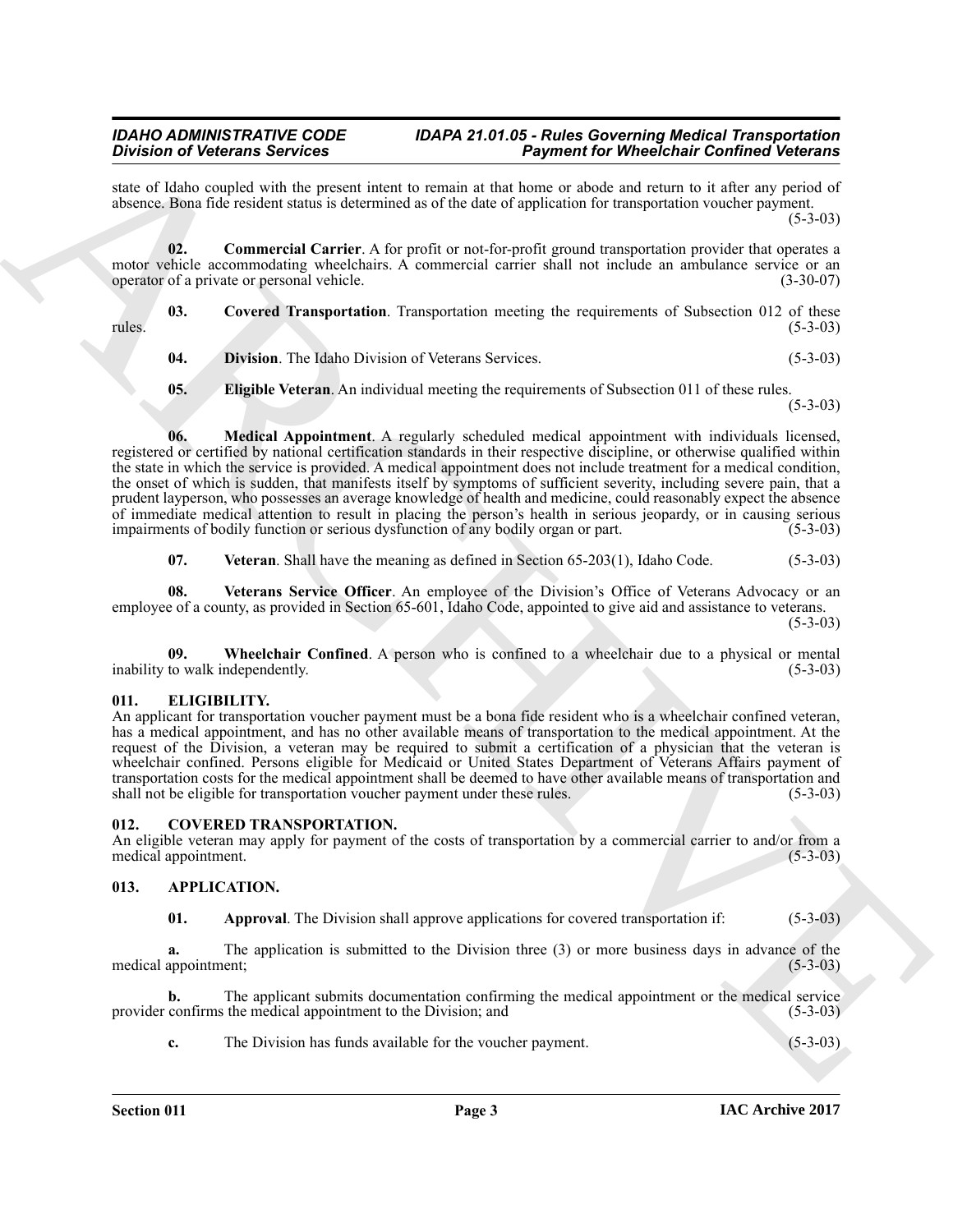<span id="page-3-2"></span>**02. Application Submittal**. The veteran, the veteran's spouse, the veteran's legal representative or a veteran's service officer may submit an application for covered transportation on behalf of the eligible veteran.

 $(5-3-03)$ 

### <span id="page-3-3"></span><span id="page-3-0"></span>**014. PAYMENT.**

<span id="page-3-5"></span>**01. Payment Amount**. Payment pursuant to these rules shall not exceed two hundred dollars (\$200) for transportation to and from a medical appointment or one hundred dollars (\$100) for transportation to or from a medical appointment.

<span id="page-3-6"></span><span id="page-3-4"></span>**02.** Payment Voucher. Upon approval of an application, the Division will provide a voucher to the (3-30-07) eligible veteran.

British of Victorian Streetch Statistics and the company stress in World-National Conductive Control of the company stress of the company stress of the company stress of the company of the company of the company of the co **03. Payment**. The Division will reimburse the veteran for covered transportation upon submission by the veteran of a voucher and a corresponding receipt from a commercial carrier. With prior approval, the Division will make payment for covered transportation provided to an eligible veteran directly to the commercial carrier upon submission by the commercial carrier of the voucher and a corresponding receipt from the commercial carrier. A corresponding receipt shall mean a receipt containing information confirming the charges are for the covered transportation for which the Division issued the voucher. (3-30-07)

<span id="page-3-1"></span>**015. -- 999. (RESERVED)**